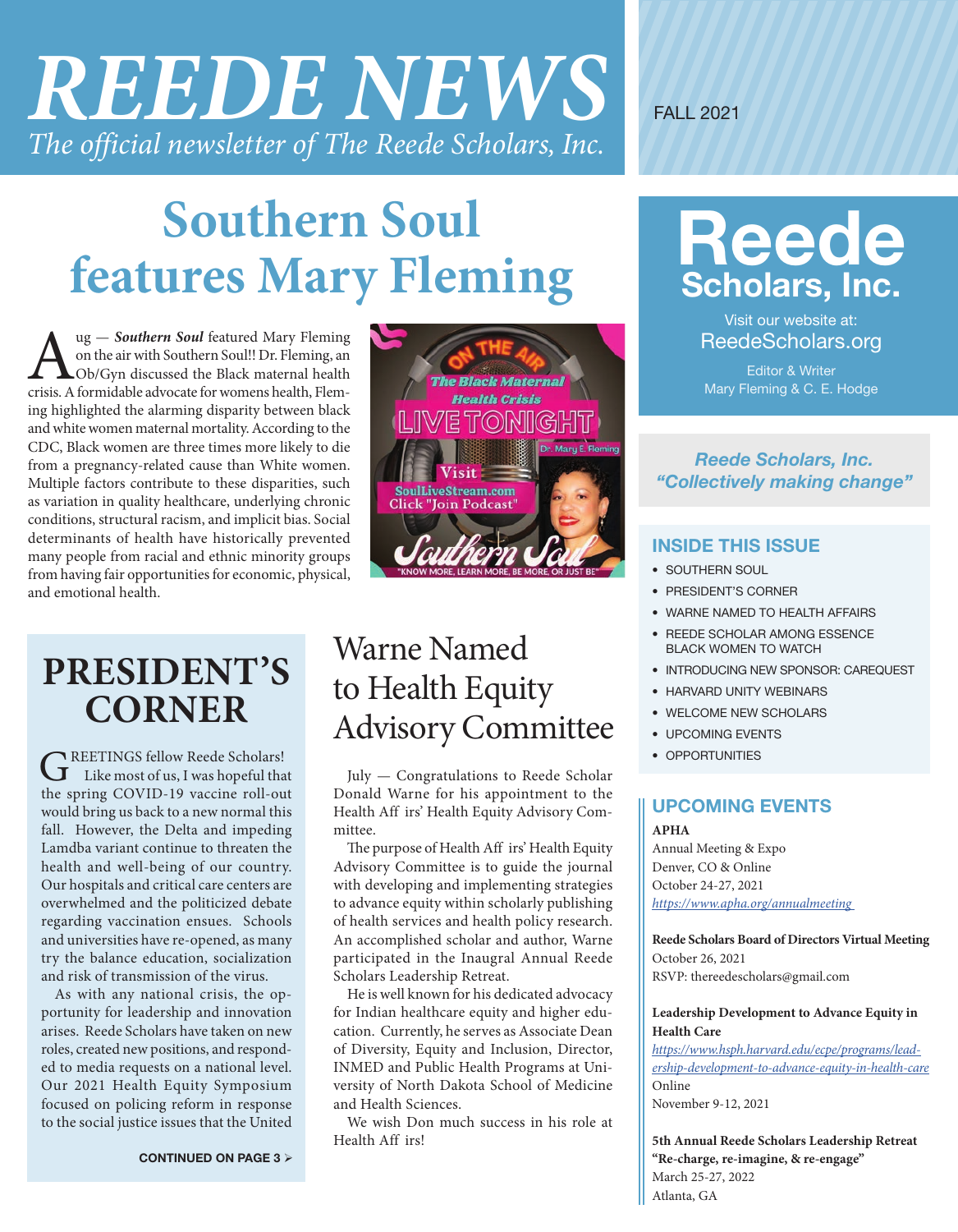#### **OPPORTUNITIES**

**Exact Sciences** seeks a Medical Director, Hepatobiliary Cancers For additional information: *[https://careers-exactsciences.icims.com/](https://careers-exactsciences.icims.com/jobs/9509/medical-director%2c-hepatobiliary-cancers/job?mode=view ) [jobs/9509/medical-director%2c-hepatobili](https://careers-exactsciences.icims.com/jobs/9509/medical-director%2c-hepatobiliary-cancers/job?mode=view )[ary-cancers/job?mode=view](https://careers-exactsciences.icims.com/jobs/9509/medical-director%2c-hepatobiliary-cancers/job?mode=view )*

**Harvard School of Dental Medicine** seeks an Assistant/Associate Dean of Diversity, Inclusion, and Belonging. For additional information: Interested individuals must apply online via: *[https://academicpositions.harvard.edu/post](https://academicpositions.harvard.edu/postings/10501 )[ings/10501](https://academicpositions.harvard.edu/postings/10501 )*

**Penn State Health Hershey Medical Center and Penn State College of Medicine**  (Hershey, PA) are currently recruiting for a Vice Dean for Educational Aff irs. For additional information: *[https://mail.google.com/mail/u/3/#inbox/](https://mail.google.com/mail/u/3/#inbox/WhctKKWxdNWthlZZKLSsNNZzjTgjSbSWRQMLvDGVGkWnDMMwWZsbkJKMHFvhQnctZSXZGPq?projector=1&messagePartId=0.1 ) [WhctKKWxdNWthlZZKLSsNNZzjTg](https://mail.google.com/mail/u/3/#inbox/WhctKKWxdNWthlZZKLSsNNZzjTgjSbSWRQMLvDGVGkWnDMMwWZsbkJKMHFvhQnctZSXZGPq?projector=1&messagePartId=0.1 )[jSbSWRQMLvDGVGkWnDMMwWZsbkJK-](https://mail.google.com/mail/u/3/#inbox/WhctKKWxdNWthlZZKLSsNNZzjTgjSbSWRQMLvDGVGkWnDMMwWZsbkJKMHFvhQnctZSXZGPq?projector=1&messagePartId=0.1 )[MHFvhQnctZSXZGPq?projector=1&message-](https://mail.google.com/mail/u/3/#inbox/WhctKKWxdNWthlZZKLSsNNZzjTgjSbSWRQMLvDGVGkWnDMMwWZsbkJKMHFvhQnctZSXZGPq?projector=1&messagePartId=0.1 )[PartId=0.1](https://mail.google.com/mail/u/3/#inbox/WhctKKWxdNWthlZZKLSsNNZzjTgjSbSWRQMLvDGVGkWnDMMwWZsbkJKMHFvhQnctZSXZGPq?projector=1&messagePartId=0.1 )*

**The exington-Fayette County Health Department (LFCHD)** seeks a

Commissioner of Health to serve as Chief Executive Officer nd Chief Medical Offic For additional information: *[https://mail.google.com/mail/u/3/#search/](https://mail.google.com/mail/u/3/#search/opportunity/WhctKKWxdNWrhrdfzmcJKMTkMSknWFSNLvHjrCXJvKLwDHzqWXRPcKFkrbGKVngbQmvzBWg ) [opportunity/WhctKKWxdNWrhrdfzmcJKMT](https://mail.google.com/mail/u/3/#search/opportunity/WhctKKWxdNWrhrdfzmcJKMTkMSknWFSNLvHjrCXJvKLwDHzqWXRPcKFkrbGKVngbQmvzBWg )[kMSknWFSNLvHjrCXJvKLwDHzqWXRPcK-](https://mail.google.com/mail/u/3/#search/opportunity/WhctKKWxdNWrhrdfzmcJKMTkMSknWFSNLvHjrCXJvKLwDHzqWXRPcKFkrbGKVngbQmvzBWg )[FkrbGKVngbQmvzBWg](https://mail.google.com/mail/u/3/#search/opportunity/WhctKKWxdNWrhrdfzmcJKMTkMSknWFSNLvHjrCXJvKLwDHzqWXRPcKFkrbGKVngbQmvzBWg )*

**Charles R. Drew University of Medicine & Science** is recruiting an Associate Dean for Medical Education For information visit: <https://jobs.cdrewu.edu/postings/4230>

#### **GRANT OPPORTUNITIES**

HHS -NIH

National Cancer Institute Youth Enjoy Science Research Education Program *[https://www.grants.gov/web/grants/view-op](https://www.grants.gov/web/grants/view-opportunity.html?oppId=335516 )[portunity.html?oppId=335516](https://www.grants.gov/web/grants/view-opportunity.html?oppId=335516 )*

#### HHS-NIH

A Multilevel Approach to Connecting Underrepresented Populations to Clinical Trials *[https://www.grants.gov/web/grants/view-op](https://www.grants.gov/web/grants/view-opportunity.html?oppId=335518 )[portunity.html?oppId=335518](https://www.grants.gov/web/grants/view-opportunity.html?oppId=335518 )*



#### **CELEBRATING HARVARD ALUMNI OF COLOR**



Join in the fi al program of the Unity Webinar series, a conversation with Harvard University President Lawrence S. Bacow JD '76, MPP '76, PhD '78 and Judge Ketanji Jackson AB '92, JD '96 on October 6.

 **A Conversation with President Bacow and Judge Jackson** October 6, 2021 | 1:00–2:00 p.m. (ET)

**[REGISTER NOW](https://alumni.harvard.edu/programs-events/conversation-with-president-bacow-0)**

### **CareQuest Institute for Oral Health**

*August* — The Reede Scholars, Inc. is pleased to welcome our newest Platinum Sponsor! Formerly known as the DentaQuest Partnership for Oral Health Advancement, the DentaQuest Foundation, and the DentaQuest Institute, is now CareQuest Institute for Oral Health!

CareQuest Institute is a nonprofit committed to building a future in which equitable systems promote excellent health, allowing people everywhere to reach their full potential. CareQuest Institute is also an-

nouncing the creation of Care-Quest Innovation Partners, a for-profit affiliate dedicated to advancing innovation to transform oral health access and outcomes for underserved populations. CareQuest Innovation Partners will offi ally launch later this year.

Many Reede Scholars will recognize Dr. Minter-Jordan from previous engagements with the "Minority Health Policy Program". She has been and continues to be a dedicated supporter of the Fellowship!



**Myechia Minter-Jordan, MD, MBA** President and CEO CareQuest Institute for Oral Health

### [Why Teledentistry Will Help](https://www.carequest.org/topics/teledentistry)  [Shape the Future of Oral Health](https://www.carequest.org/topics/teledentistry)

CareQuest — The COVID-19 pandemic has highlighted inequities in the United States and, at the same time, increased awareness of technologies that can help address those inequities. One such technology?

Teledentistry, a set of virtual tools that allow for electronic communication and delivery of oral health services. A new visual report from CareQuest Institute highlights four reasons why teledentistry is here to stay.